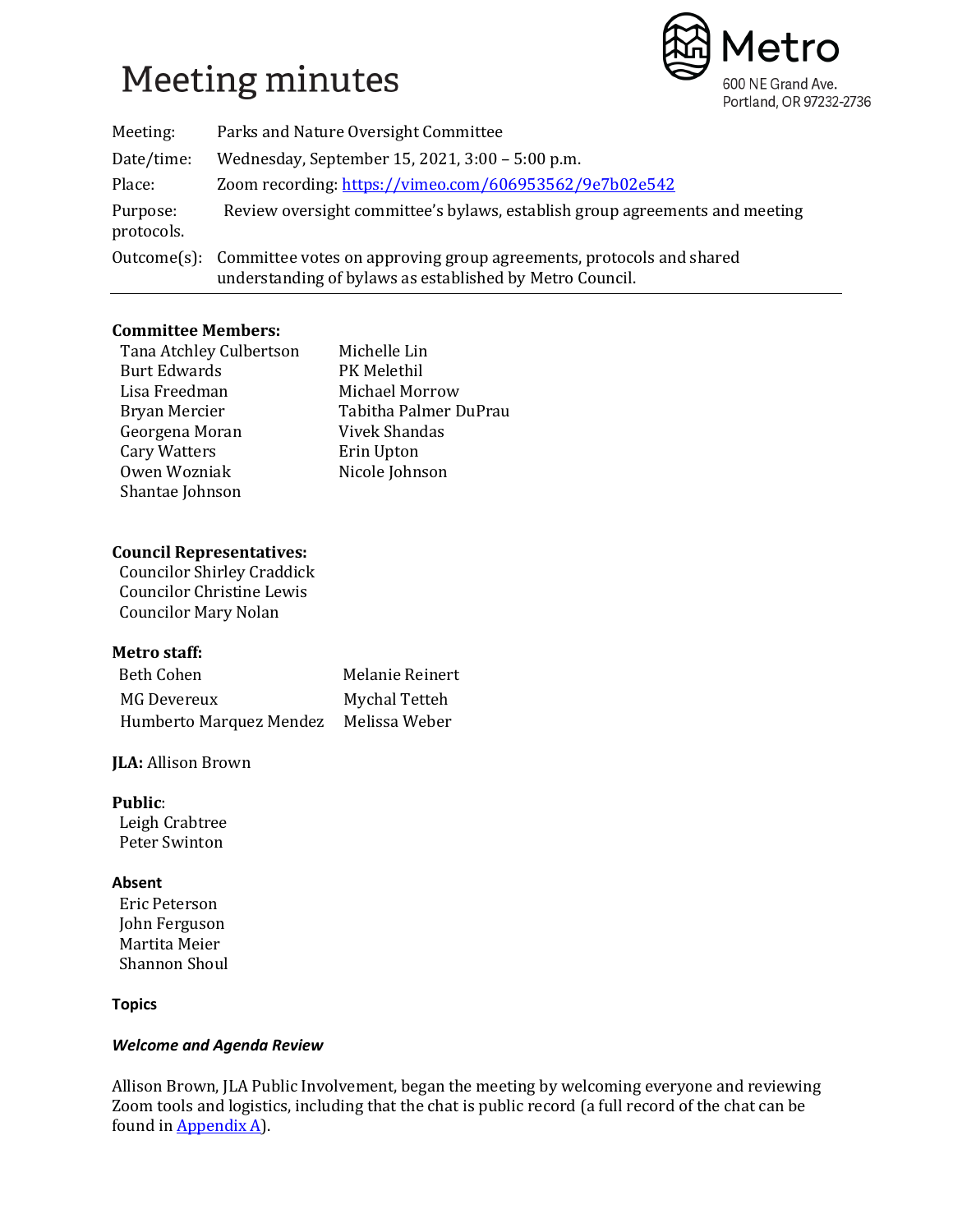Councilor Christine Lewis gave opening remarks, starting with a Native Land Acknowledgment. She continued by expressing the importance of equity in regional parks, and how Metro is working to provide access for all. She concluded by expressing appreciation to the committee members for their commitment and dedication to this important process.

Allison took roll and reviewed the agenda.

#### *Parks and Nature Updates*

Beth Cohen, Metro, gave some Parks and Nature updates.

- Chehalem Ridge and Newell Creek will both open later this year
	- o Construction has continued at both parks.
	- o Visitors will hopefully be able to utilize both parks at the end of the year, pending Covid safety guidelines; more to come.
- Bond refinement status update
	- $\circ$  Work continues on refinement of the six bond program areas into programs ready to invest in the regions parks trails and natural areas.
	- $\circ$  There will be 2 virtual bond information sessions on September 28 and 30 (links were provided in the Zoom chat).
		- These information sessions will provide an update on overall bond refinement and engagement as well as more specific updates on two of the programs – the Protect and Restore program (land acquisition program) and walking and biking trails program.
- Parks and Nature 5-year local option levy
	- $\circ$  Bond dollars must be spent on work that funds capital projects so the local action levy supports operations and non-capital projects.
	- o Voters first approved a five-year local action levy in 2013 with a focus on protecting clean water, restoring fish and wildlife habitat, and connecting people with nature.
	- o In 2016, voters of the region approved a five-year renewal at the levy rate of \$0.096 cents per \$1000 of assessed value.
		- About half the levy funding maintains and restores habitat on land acquired through three bond measures. The other half supports park operations, improves public access at Metro sites, supports volunteer education programming, and goes to grants for community projects.
	- o Levy funding is set to expire in June 2023.
	- $\circ$  Earlier this year the Metro Council asked to develop a potential renewal package that the council could consider referring to voters in 2022. This package builds off the existing rate of the levy and the existing framework and categories for funding and also adds an increased focus on racial equity and climate resilience. More information can be found here: [www.oregonmetro.gov/futurefunding.](http://www.oregonmetro.gov/futurefunding)

Beth then gave a brief status update on the bond measure (information can be found in Sections 1 and 4 of the committee onboarding and resources packet).

- There was \$475 million to improve water quality, protect fish and wildlife, and connect people to nature. The six programs are as follows:
	- o Land acquisition and restoration
	- o Improvements at Metro parks
	- o Community grants
	- o Local government allocations
	- o Trails
	- o Large scale community visions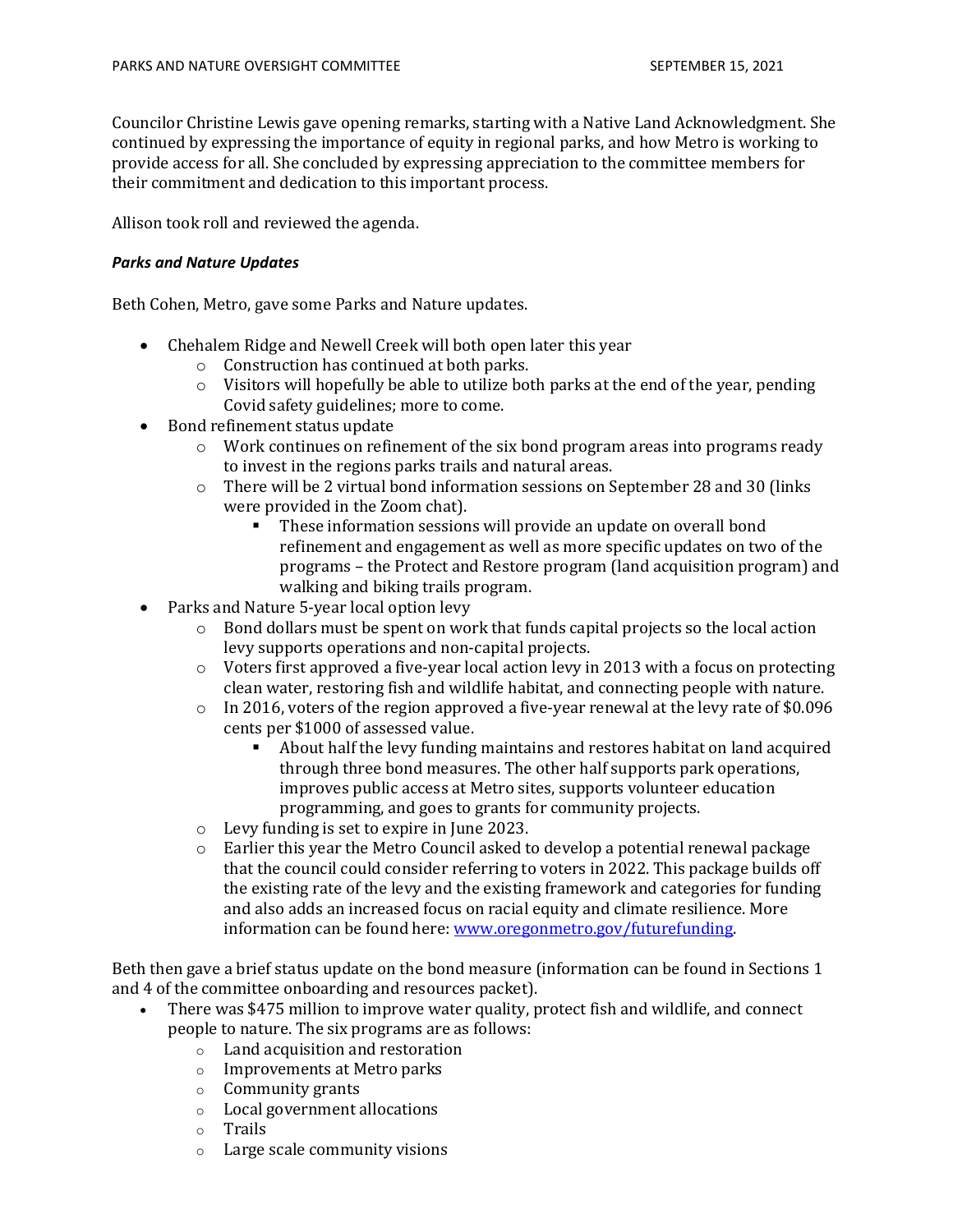• These programs strive to make the region more resilient to climate change and invest in outcomes favorable to communities of color and other communities who have not benefitted equitably from past investments.

Beth reviewed the schedule and plan for the work ahead. Between this meeting and the last meeting of the year, Metro President Peterson will likely appoint two co-chairs for the committee, who will serve 1-2 year terms. The committee should be prepared to give a one-year report to Council in early 2022. It will be up to the committee to choose the focus and format of the Year One Report, but the committee will receive support and resources from Parks and Nature staff in producing that document.

There were no questions or comments from committee members.

Allison asked for committee members to share where their day jobs may intersect with the work of the committee. It is common practice to note any potential conflicts of interest for the record and for fellow committee members.

- Erin Upton noted that she works for Dialogues in Action, which is partnering with Metro to develop an outcomes framework.
- Owen Wozniak noted that they are the board president for the Intertwine Alliance, which receives funding from Metro to support the mission of engaging partners across the region to support a vision for parks and nature.
- Georgena Moran noted that she works with Access Recreation, which has partnered with Metro on doing the trails and access trails, some of which may be impacted by bond funding from Metro.

#### *Discussion: Group Agreements*

Allison started the discussion by asking the group to reflect on how they hold space together and work as a group. She noted that there had been some concern regarding using Robert's Rules of Order and asked the group to hold off on discussing process rules until later in the meeting. The following is a list of agreements drafted based on input from the committee with the goal of making discussions meaningful, equitable, and effective. These can be edited at any time:

- In discussions, challenge ideas rather than individuals.
- Approach different opinions with curiosity, seek to understand.
- Keep the needs and concerns of the local community and the larger region at the forefront of the work.
- Keep focus on the objectives of the meetings; work with facilitator to note additional topics for discussion.
- Keep multi-tasking to a minimum.
- Notify committee chairperson and Metro staff of any media inquiries and refer requests for official statement or viewpoints to Metro. Members will not speak to the media on behalf of the committee or Metro.
- Share questions they have with the full committee so everyone can benefit from the answers.
- Members in working groups commit to capturing discussions to transparently share the results of discussion with the larger group.

One addition sent in by email: Hold silence once someone is done talking to avoid people getting cut off or interrupted.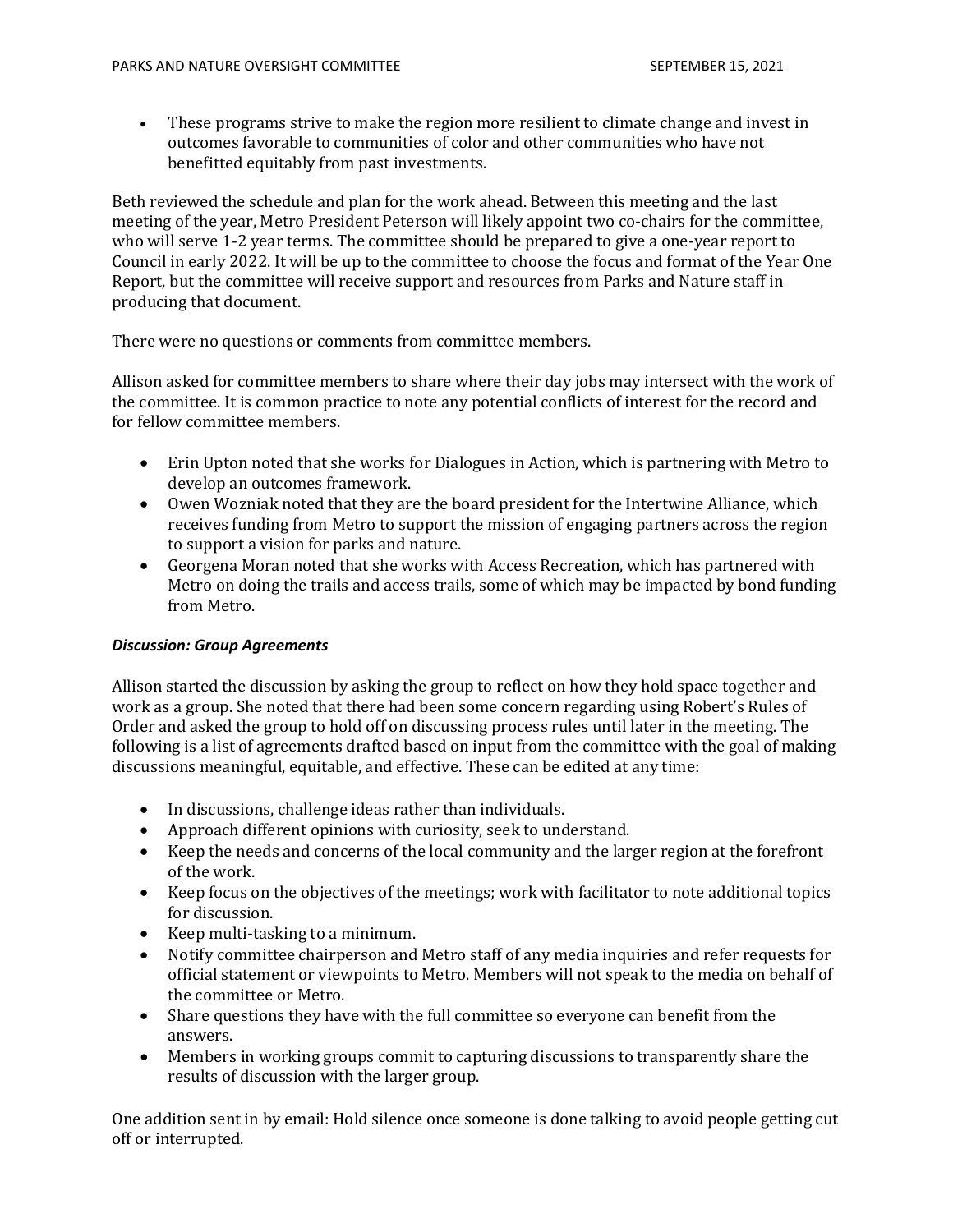The committee members discussed the group agreements. Highlights from the discussion include:

- Share meeting materials in advance of meetings so that people have time to read and prepare for meetings.
- To ensure that others speak and lower the risk of one person dominating the meeting, consider waiting until three other people have spoken before you speak again.
- One member suggested revisiting the group agreements after meeting for a year.
- At the heart of the group agreements is being respectful of one another. They can also help the group work efficiently.
- There was some concern that committee members are speaking from their own experiences, which may mean communities or experiences that member's do not identify with may not be represented in committee discussions.
- Committee members discussed the role of committee members. Should members advocate for the communities they represent, ensure that any ideas or proposals represent the full diversity of the Portland Metro area, or should they elevate and bring up different perspectives for consideration? The group discussed developing an agreement focused on 'elevating the voices of communities.'
- A committee member suggested the following agreement: We will foster and build an antioppressive, inclusive, encouraging, and brave space.

Allison reviewed the new suggestions to the group agreements and asked the group to show a thumbs up/hands if they felt good about them. Group agreement was reached.

#### *Committee Bylaws and Protocols*

Allison introduced the next presentation and discussion topic. Some of the protocols for the committee cannot be changed, while others, such as voting mechanisms, can be decided by committee members.

MG Devereux, Deputy Director for Metro Parks and Nature, presented on the structure of committee bylaws. These are the expectations for the committee as established by Metro Council in the Metro Code. The bylaws include:

- A quorum of 13 members are needed for a vote
- Recommendations made by consensus
- Decisions being final unless a majority agrees there is sufficient new information to reconsider
- No proxy or absentee votes
- All committee members are "public officials"

Allison opened the discussion by outlining different methods for consensus-based decision making. She asked the group about their preference for voting methods that can provide clear recommendations without silencing those who may disagree with the majority. Highlights from the discussion include:

- Using Zoom reactions may not work to reach consensus as this Zoom functionality may not work for all members. The group will need a variety of options (verbal or typed in the chat) to eliminate barriers to voting.
- Be sure to provide people enough time to respond to consensus-building questions.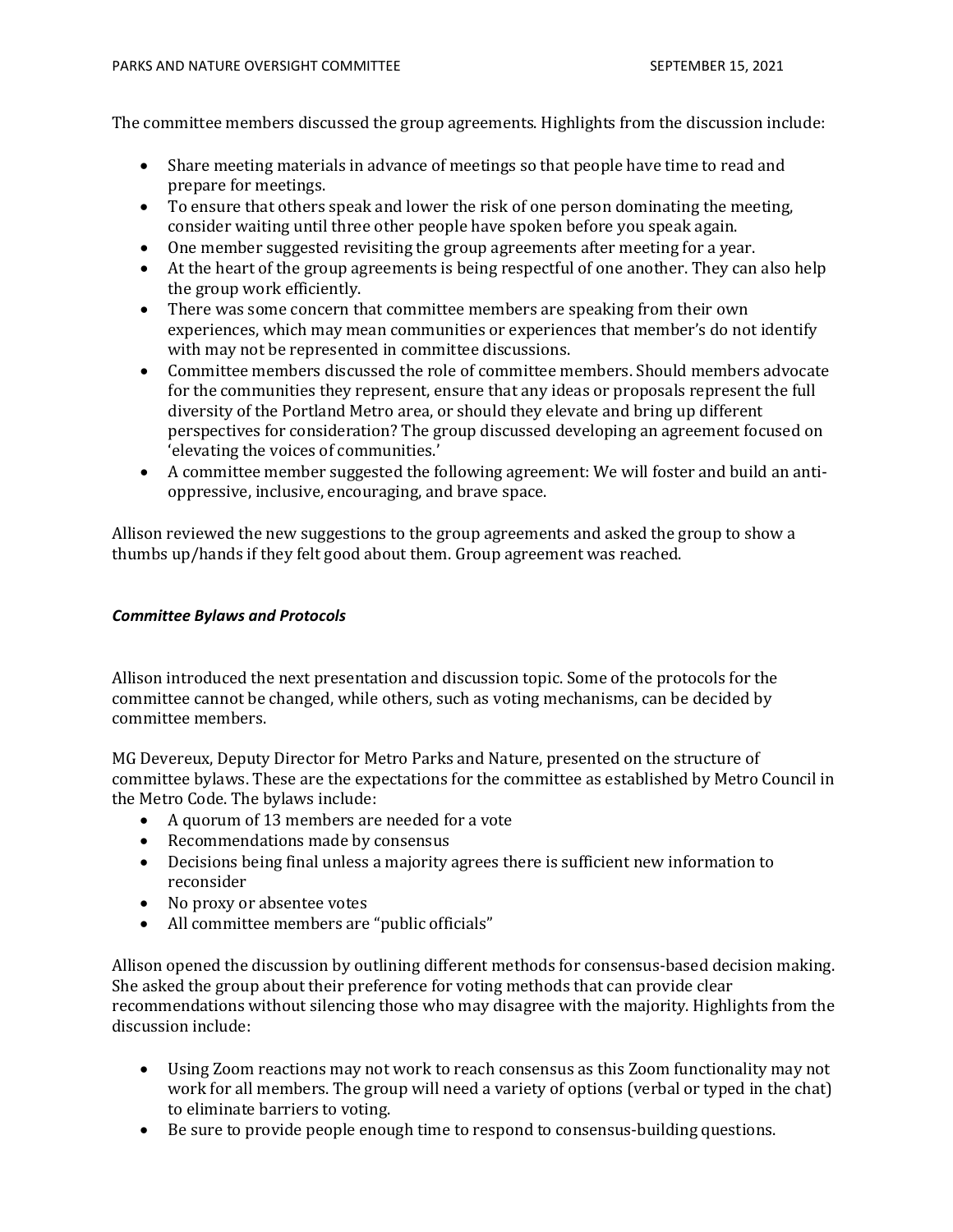- There was a question about what 'consensus' means within the context of this committee. Allison shared that typically, consensus means that the group is given enough time in discussion to come to an agreement. However, the group could determine what consensus means for them.
- Someone asked what types of things the group will vote on and what Metro will do with those decisions. There was some concern and a question about how meetings and decisions would be recorded and documented and if Metro would be treating committee decisions more as suggestions than formal decisions about how to move forward. MG let the committee know that in terms of any recommendations the committee may make, those will be advisory in nature. Metro wants to know if the committee agrees with the proposals or ideas that Metro brings to them and to give feedback about anything that is missing or needs to be revisited.
- Beth added that staff will work to make this process, and being on the committee, as accessible as possible. Metro staff will take care of any bureaucratic and documentation needs.
- Someone suggested that voting and building consensus begin with a discussion about what the committee is talking about and end with a clear summary of what the committee's consensus is and clearly state the committee's decision. Allison agreed and suggested that they could include some of the comments people shared to provide more clarity for how consensus was reached.

Allison then recommended that if the committee is going with the consensus model, that they not change the bylaws around proxy or absentee voting. People who are absent can send in comments for discussion but would not vote. She then asked if everyone was on board with consensus and added that they would make space for quieter voices to be heard.

There was some confusion about what consensus would look like. Allison shared that they could add language to the bylaws defining consensus as:

When the group is at or above a quorum of members, all members vote "yes" or "I can live with it." If there is not consensus, but two-thirds are a yes/okay, then the vote would be considered a "recommendation" by the committee and the dissents would be noted for decision makers.

The group reached general agreement on moving forward with this model of consensus.

#### *Bylaws and Meeting Conduct*

Allison then shared expectations for bylaws and meeting conduct, which included:

- All meetings shall be conducted in accordance with rules set by the Committee. *In the absence of such rules, the Committee will follow Robert's Rules of Order.*
- Members commit to attending all meetings unless they are prevented from doing so by reasonable excuse.
- Committee members will notify staff ahead of meetings they are unable to attend and will read material and request briefings from staff on information, deliberations, and outcomes of the meeting.
- The Committee will not use alternates or proxies.

She asked for feedback on how people felt about this, stating that Robert's Rules would only be used as a last resort. Highlights from the discussion include:

• Someone asked if an outside facilitator would be at all meetings. Beth let the group know that Allison will serve as facilitator in the short term, but later down the road, co-chairs will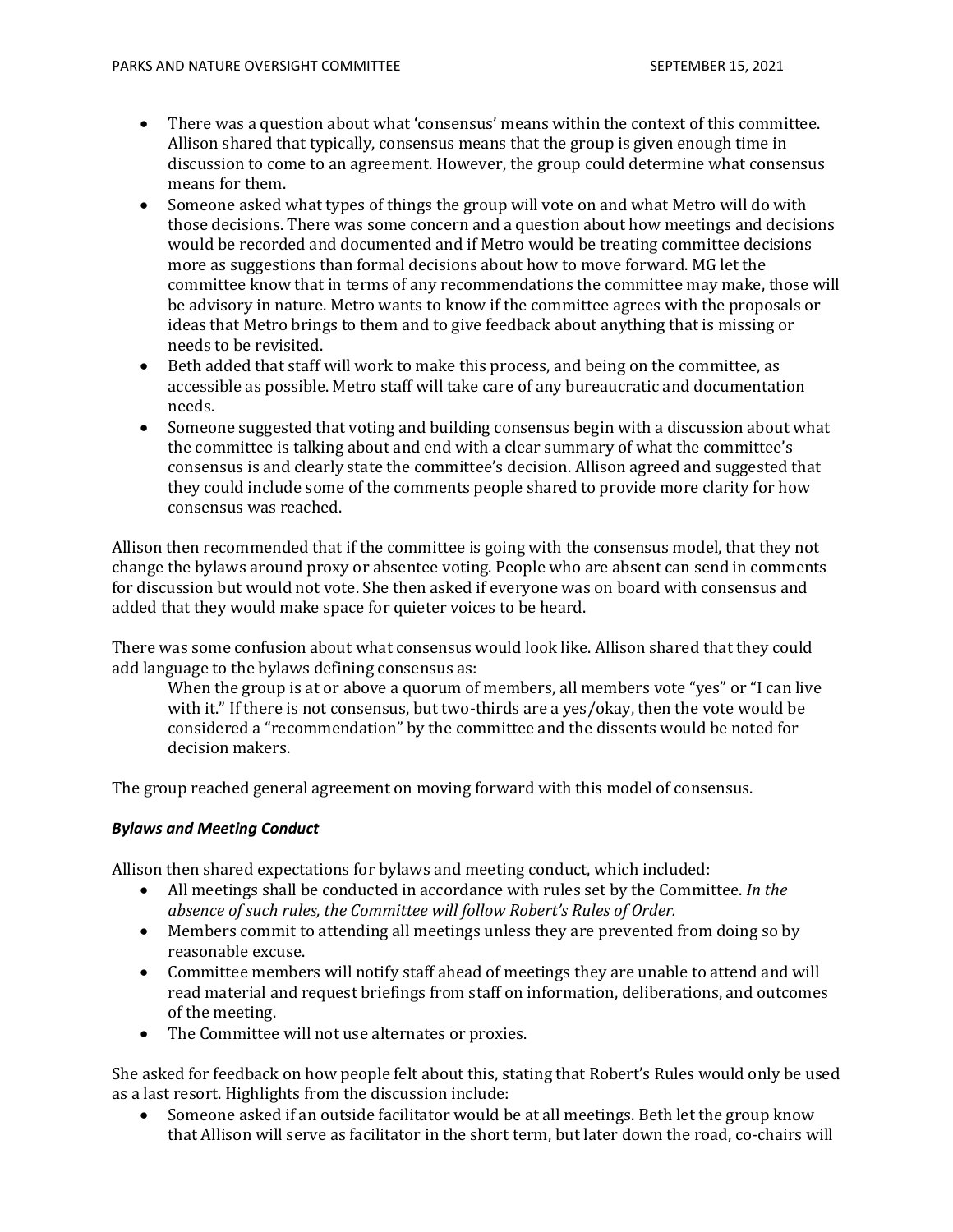help with facilitation. Someone said that they preferred that a facilitator does a "temperature check" of the room but does not facilitate round robins. Others agreed.

- There was concern that Robert's Rules may hinder the committee's ability to come to consensus; however, the consensus decision making process they agreed upon may mitigate this risk.
- Allison further refined the consensus building framework for the group based on discussion: When the group is at or above quorum, consensus is reached when all votes are "yes" or "I can live with it." If these does not happen, a two-thirds voting "yes" or "okay" will result in a recommendation. Furthermore, a facilitator or co-chair will incorporate tools to ensure that discussion is robust.

Allison asked group members to vote by raising their hands or typing into the chat to indicate their approval. All committee members present voted to approve the bylaws and group agreements, pending final edits as noted above.

#### *Outcomes Framework*

Beth presented on the framework for evaluation of bond investments to ensure they were following equity and climate resistance criteria, found on slide 18. This included:

- Establish a set of bond-wide outcomes (based in bond criteria) that each specific program area would be responsible for showing progress toward over the life of the bond
- Identify metrics that each program area could use to measure progress toward the set of outcomes already established
- Provide a framework for the oversight committee to evaluate bond progress over the years.

The bond resolution sets criteria and principles. Parks and Nature staff identify outcomes, indicators, and potential metrics for each bond program area. The framework will be brought to Council for approval in early October, resulting in the prioritization of potential metrics and data collection tools (Slide 19).

Erin Upton, while representing Dialogues in Action, shared a draft of project phases and process. Staff are in Phase 1 (Impact Framework), which focuses on developing an impact framework for each of the bond program areas. Phase 2 (Data Collection) will consist of collecting and analyzing data, and Phase 3 (Applications) will focus on determining the implications of the analysis and findings in Phase 2 and applications for strategy, stakeholder communications, and public engagement (Slide 20).

The objectives of Phase 1 include (Slide 21):

- Clarify intent of bond criteria to establish a set of outcomes which show progress
- Develop a foundation for evaluation to measure outcomes and impact
- Develop an Outcomes Framework to articulate the intent of each program

As a part of Phase 1, the consultant team lead each of the Metro program teams through 5 different steps:

- 1. Intended impacts and outcomes
- 2. Indicators
- 3. Metrics and qualities
- 4. Theory of change (if/then)
- 5. Bond criteria fidelity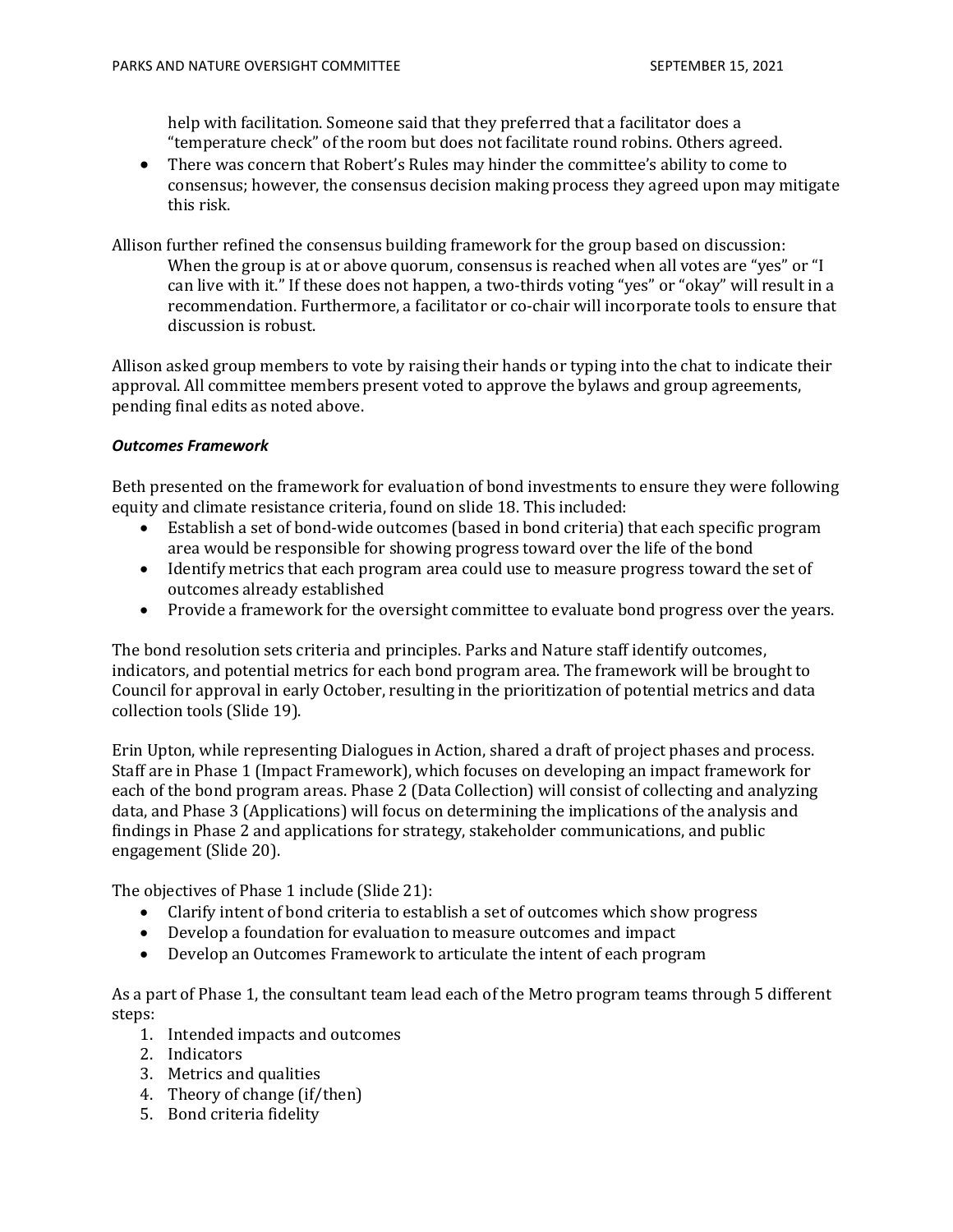Erin shared the capital grants process and how it has impacted public engagement and decision making as an example what working through these steps looks like (Slides 23-25). The framework will continue to be revised by Metro staff and then brought before Council and additional community partners.

Allison asked if there were any questions from the committee. Questions included:

- Is there a step within this process where community members can give feedback? Beth responded that the program teams are using information and summaries from community engagement done prior to bond development and incorporating that into the overall framework. As Erin mentioned, the first step is bringing this to the Metro Council, but there might be some opportunity to weave in community vetting and feedback.
- How might the results from outreach be translated to the 'indicators' and 'criteria' (or metrics) for evaluating proposals? Beth indicated that that is the work they are doing right now – making sure that community engagement is being incorporated into the three bond criterium. Metro staff will have more details to share in November. Erin added that it will be important to consider how the data is gathered, tools are developed, and communities engaged in future phases.
- Is this framework used for projects being proposed or approved projects? Beth shared that because they are in the early phases of bond implementation, most of the projects are in the "proposed" phase. Staff is still developing and refining the programs. The framework has helped staff be intentional about the outcomes for the programs they are working on, which is enriching other work happening in parallel and identifying potential gaps. A committee member said that it would be helpful for them to understand how bond projects are proposed, reviewed, and approved and how the framework will influence or change that. MG shared that the process will look different for each of the six bond criteria, depending on some of the bond language that was included when it was adopted. While community engagement, racial equity, and climate resilience are included in all of the work that is going forward, some of these will need to be adapted and updated as the programs develop.
- Who are the decision makers in the interim? Who is the committee influencing? MG shared that it depends. Each of the bond areas have different levels of decision making.

#### *Wrap Up and Next Steps*

MG reviewed the topics for the November meeting (Slides 26, 27):

- Review evaluation framework approved by Metro Council
- List of potential metrics for collecting data to understand bond impact
- Approach to working groups

Additional topics in the fall will include:

- Co-chairs will be appointed by President Peterson
- More information about Newell Creek and Chehalem Ridge
- Initial bond financial reporting
- Doodle poll on the approved bylaws and group agreements

Beth said if members were interested in co-chair appointments, they could reach out to her or MG. Allison encouraged committee members to share any comments or questions in the chat and reminded committee members they can contact Beth Cohen with questions by emailing [beth.cohen@oregonmetro.gov.](mailto:beth.cohen@oregonmetro.gov)

Allison thanked the committee for their time and ended the meeting.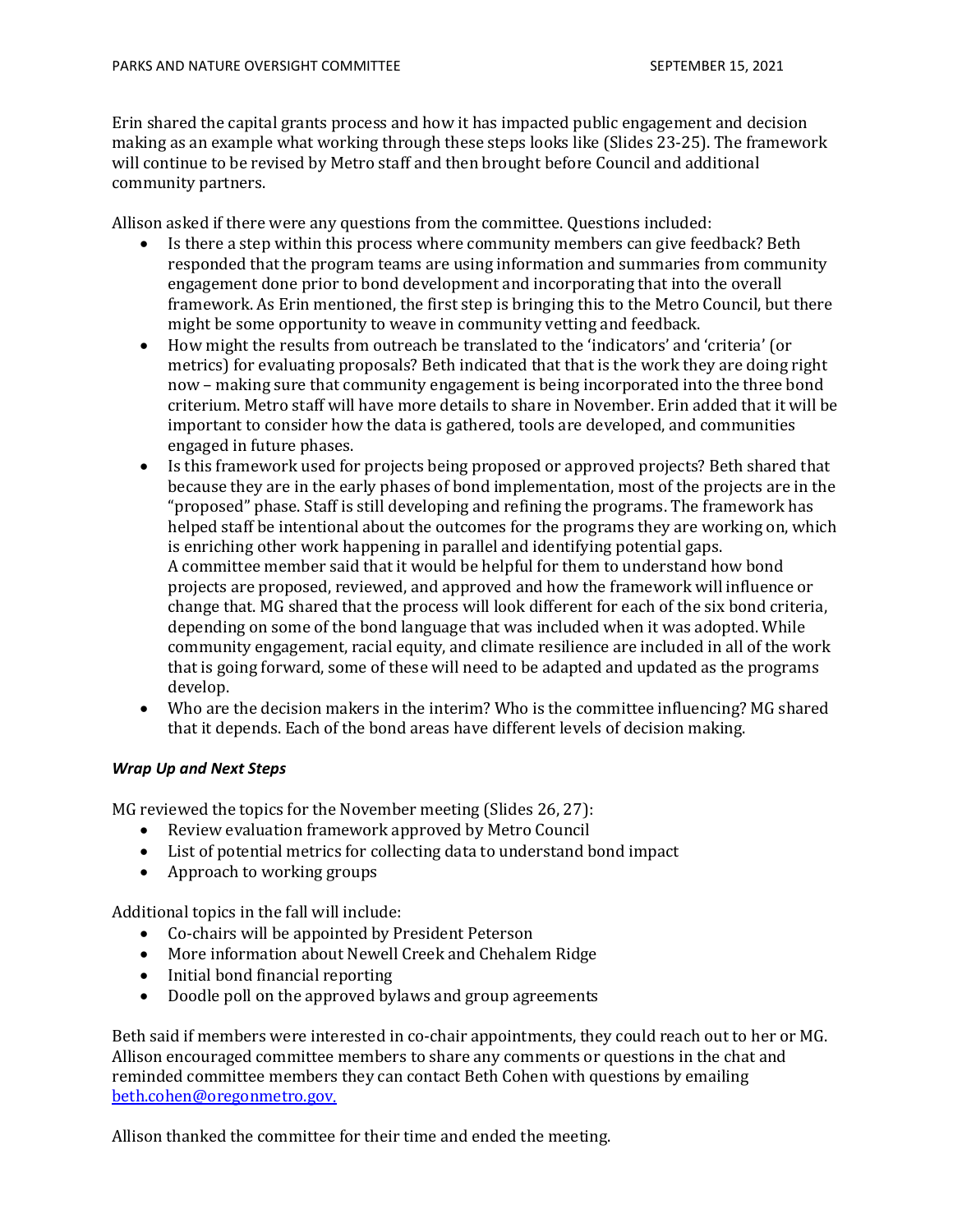# **Decisions**

The group decided on what voting consensus meant to the Committee.

# **Actions agreed upon**

N/A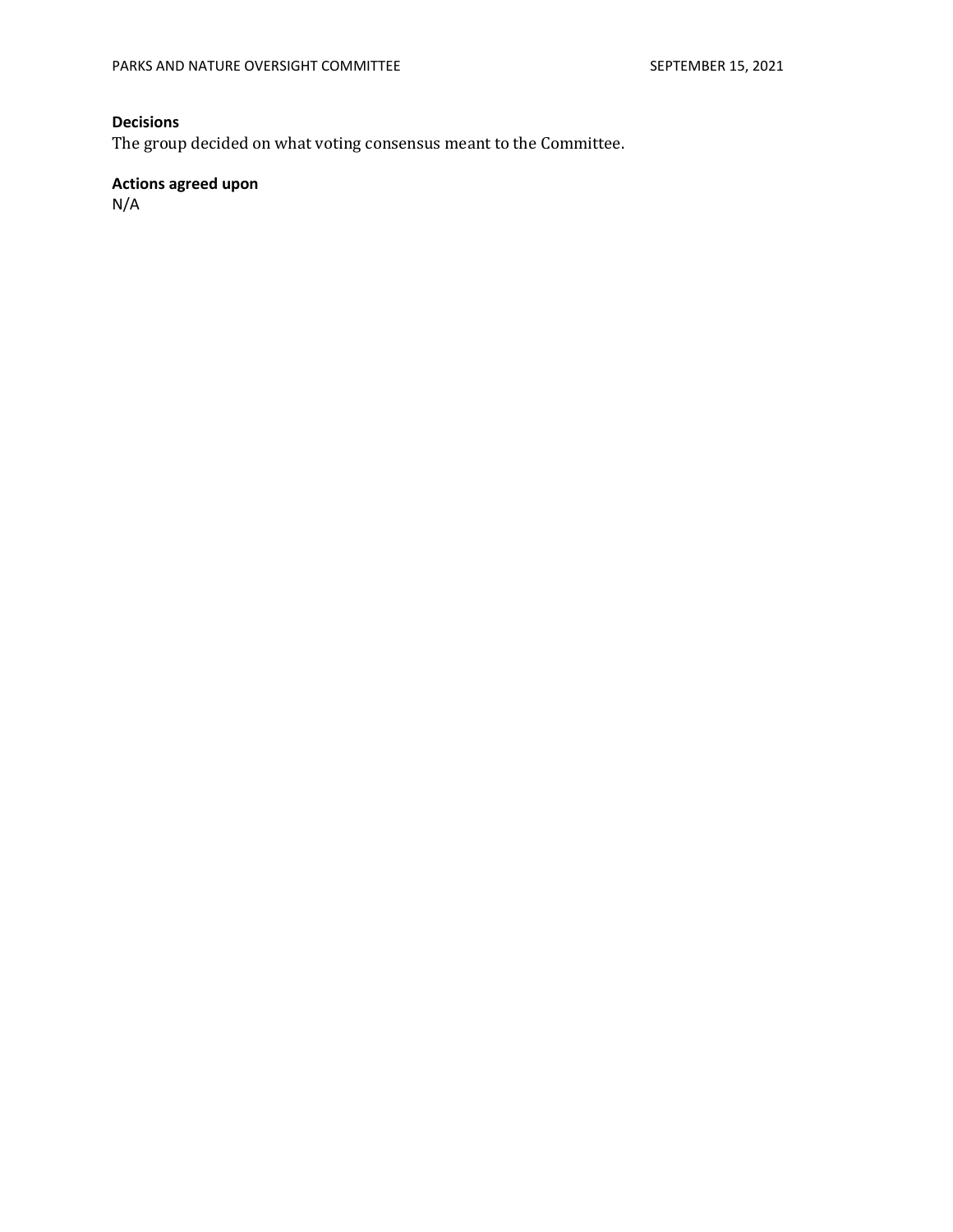#### <span id="page-8-0"></span>**Appendix A: Zoom Chat**

Owen Wozniak: Hi Everyone, I'm away from my desk so I'll be off camera for most of this session.

Bryan Mercier (he/him): Apologies, but I'm double booked in a work meeting that is caring over and will rejoin shortly

Melanie Reinert (she/her)[: www.oregonmetro.gov/public-projects/parks-and-nature-bond](http://www.oregonmetro.gov/public-projects/parks-and-nature-bond-measure)[measure](http://www.oregonmetro.gov/public-projects/parks-and-nature-bond-measure)

Information session September 28, 4-6:00 p.m.:

https://us02web.zoom.us/meeting/register/tZEsceGgrz8uH9WeT8DPWkykLpL1cHi2fnj?utm\_source=Parks+and+Nature+bond+refinement&utm\_campaign=bcf838f90b-EMAIL\_CAMPAIGN\_2020\_05\_07\_10\_29\_COPY\_01&utm\_medium=email&utm\_term=0\_371451c6ccbcf838f90b-&mc\_cid=bcf838f90b&mc\_eid=UNIQID Info session September 30, 10:0 a.m. - noon: https://us02web.zoom.us/meeting/register/tZwrduGvpzorHN3IEdms7p0dlsImU7hJqLLX?utm\_so urce=Parks+and+Nature+bond+refinement&utm\_campaign=bcf838f90b-EMAIL\_CAMPAIGN\_2020\_05\_07\_10\_29\_COPY\_01&utm\_medium=email&utm\_term=0\_371451c6ccbcf838f90b-&mc\_cid=bcf838f90b&mc\_eid=UNIQID

Information session September 28, 4-6:00 p.m.:

https://us02web.zoom.us/meeting/register/tZEsceGgrz8uH9WeT8DPWkykLpL1cHi2fnj?utm\_source=Parks+and+Nature+bond+refinement&utm\_campaign=bcf838f90b-EMAIL\_CAMPAIGN\_2020\_05\_07\_10\_29\_COPY\_01&utm\_medium=email&utm\_term=0\_371451c6ccbcf838f90b-&mc\_cid=bcf838f90b&mc\_eid=UNIQID Info session September 30, 10:0 a.m. - noon: https://us02web.zoom.us/meeting/register/tZwrduGvpzorHN3IEdms7p0dlsImU7hJqLLX?utm\_so urce=Parks+and+Nature+bond+refinement&utm\_campaign=bcf838f90b-EMAIL\_CAMPAIGN\_2020\_05\_07\_10\_29\_COPY\_01&utm\_medium=email&utm\_term=0\_371451c6ccbcf838f90b-&mc\_cid=bcf838f90b&mc\_eid=UNIQID

www.oregonmetro.gov/futurefunding

Georgena Moran (she, her): My Internet is spotty so I'm not hearing everyone.

Melanie Reinert (she/her): I'm so sorry Georgena! I will have a recording available too. Let me know if you have any questions about something in particular and I can try to recap for you, too.

Cary Watters (she/her): Georgena, you may want to try calling in via phone so you can hear us better! Also, here is a group agreement from another team I am a part of that I will elevate here: "We will foster and build an anti-oppressive, inclusive, encouraging, and brave space."

Melanie Reinert (she/her): I'll pull it up. Dial(for higher quality, dial a number based on your current location): US: +1 253 215 8782 or +1 346 248 7799 or +1 408 638 0968

Nicole johnson: �

Owen Wozniak: (2)

Lisa Freedman: Georgena, The thumb emojis are in this chat feature. if you look at chat, there is a smiley face in the upper right hand corner of the chat box. When you click on it, it pulls up a bunch